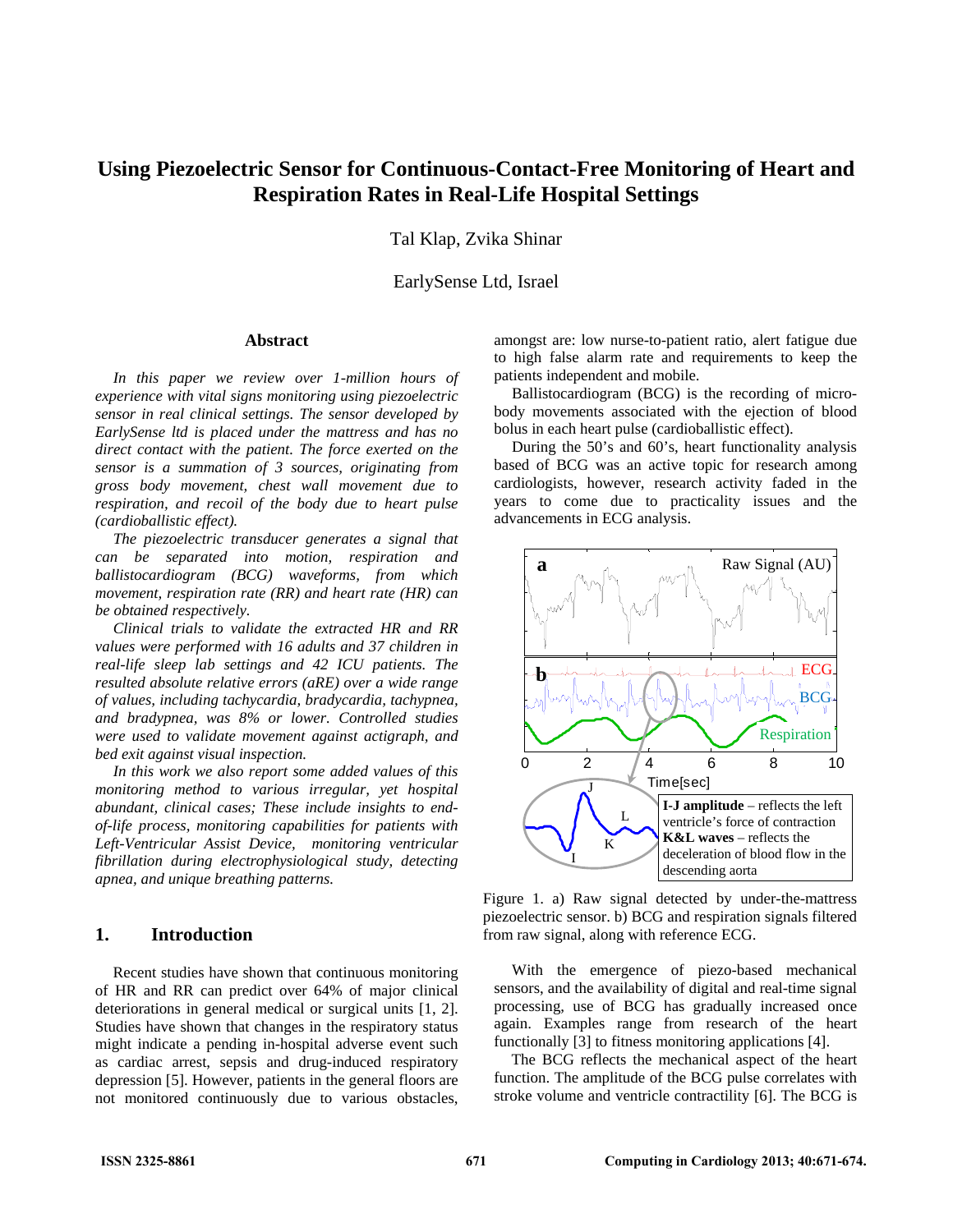commonly fragmented into subsections, linking each subsection to specific stages in the hemodynamic cardiac cycle. The zoom in circle in figure 1b illustrates the subsections of a single pulse cycle, as acquired by the piezoelectric sensor.

Based on the BCG, we developed a contact-free (under-the-mattress) piezoelectric (mechanical) sensor that allows continuous monitoring of vital signs. The sensor records a superposition of body motion, chest wall movement, and cardioballistic recoil of the body. Since the later 2 are related to respiration effort and stroke volume, we use proprietary algorithms to extract RR and HR from each respectively.

## **2. Validation**

EarlySense system is composed of a piezoelectric sensor connected to a bed side control and processing unit. Proprietary algorithms continuously analyze the superimposed signal, and extract the instantaneous HR, RR, and body movement rate. In the following subsections we describe the validation of system.

# **2.1. Heart rate and respiration rate**

Two clinical studies were held for the purpose of heart pulse and respiration signal validation. The sleep lab study took place in the Dana Children's Hospital at Tel-Aviv Sourasky Medical Centre (TASMC) in Tel Aviv, Israel. The study group comprised of 16 adults and 37 children referred to the sleep lab for any indication and who were willing to sign an informed consent.

The ICU study was conducted in the General ICU at TASMC. Patients hospitalized within the ICU who met the study's inclusion and exclusion criteria were enrolled. Inclusion criteria were: hospitalization in a critical care unit and consent from the patients or their next of kin (for intubated and ventilated patients) to participate in the study.

In the sleep lab the gold standard reference for respiration rate (RR) was an Embla N7000 with Somnologica Studio Software System (Embla Systems, Iceland), using abdominal and thorax respiratory inductance plethysmography belts, and for heart rate (HR) the Embla Sleep Lab System with automatic scoring. Only subjects with at least 20 minutes of full measurement on both monitors were included in the study.

In the ICU, all subjects' heart rates were simultaneously measured by standard ECG monitoring (Datex/Ohmeda, GE Medical, Madison, WI, USA) as part of the routine monitoring for ICU patients. Measurement of respiration for ventilated patients was done by an endtidal CO2 (CO2) module.

For patients not ventilated, respiratory rate was

sampled manually by trained research assistants in several time periods. These measurements, for both HR and RR, served as gold standards reference.

One minute averages of HR and RR were calculated for EarlySense system and reference devices. A minute was considered valid if both EarlySense and reference devices were able to extract a value. The absolute relative error (aRE) for each valid minute was calculated as follows:

$$
aRE[\%] = 100 \cdot \frac{\text{Reference Value} - \text{Tested Value}}{\text{Reference Value}}
$$

Overall aRE was the average of all valid minutes. Results are summarized in table 1. No significant correlation was found between aRE values and either age, gender, BMI, bed type, average HR, or average RR [elaborated results can be found in ref 7].

Table 1. Comparison vs. reference Gold standard in sleep lab and ICU patients.

|                     |          | #<br>of  | points   | aRE           |
|---------------------|----------|----------|----------|---------------|
|                     |          | patients | compared | $Avg \pm Std$ |
| Sleep lab           | HR(ECG)  | 16       | 5792     | $3\% + 3\%$   |
| - adults            | RR(RIP)  | 16       | 1341     | $4\% \pm 1\%$ |
| <b>Sleep</b><br>lab | HR(ECG)  | 37       | 11309    | $5\% \pm 3\%$ |
| - children          | RR(RIP)  | 37       | 3646     | $4\% + 2\%$   |
|                     | HR(ECG)  | 42       | 45470    | $3\% + 3\%$   |
| <b>ICU</b>          | RR(CO2)  | 13       | 7625     | $7\% + 6\%$   |
|                     | RR(man.) | 35       | 734      | $8\% + 8\%$   |

# **2.2. Movement and bed occupancy**

Movement is the most prominent part in the recorded signal. Entering and exiting the bed make use of the full dynamic range of the signal. Hence it was important to validate the ability to accurately detect movement and bed occupancy.

The ES system measures motion and integrates duration of movement into 5 levels of activity (None, Low, Medium, High, Extremely high), with 3 seconds resolution. Validation of movement was against an actigraph placed on the torso to balance the impact of left and right movements. In order to validate this measurement, a controlled experiment was performed with male and female subjects, aged between 6-68 years old, and weights range of 19-99kg. Subjects were asked to move different body parts according to a protocol, and then move freely.

Overall 3640 segments were compared to visual reference and actigraph readings. 100% match was found between manual and automatic score.

Bed occupancy was also validated in a controlled experiment where subjects were asked to lie in bed, sit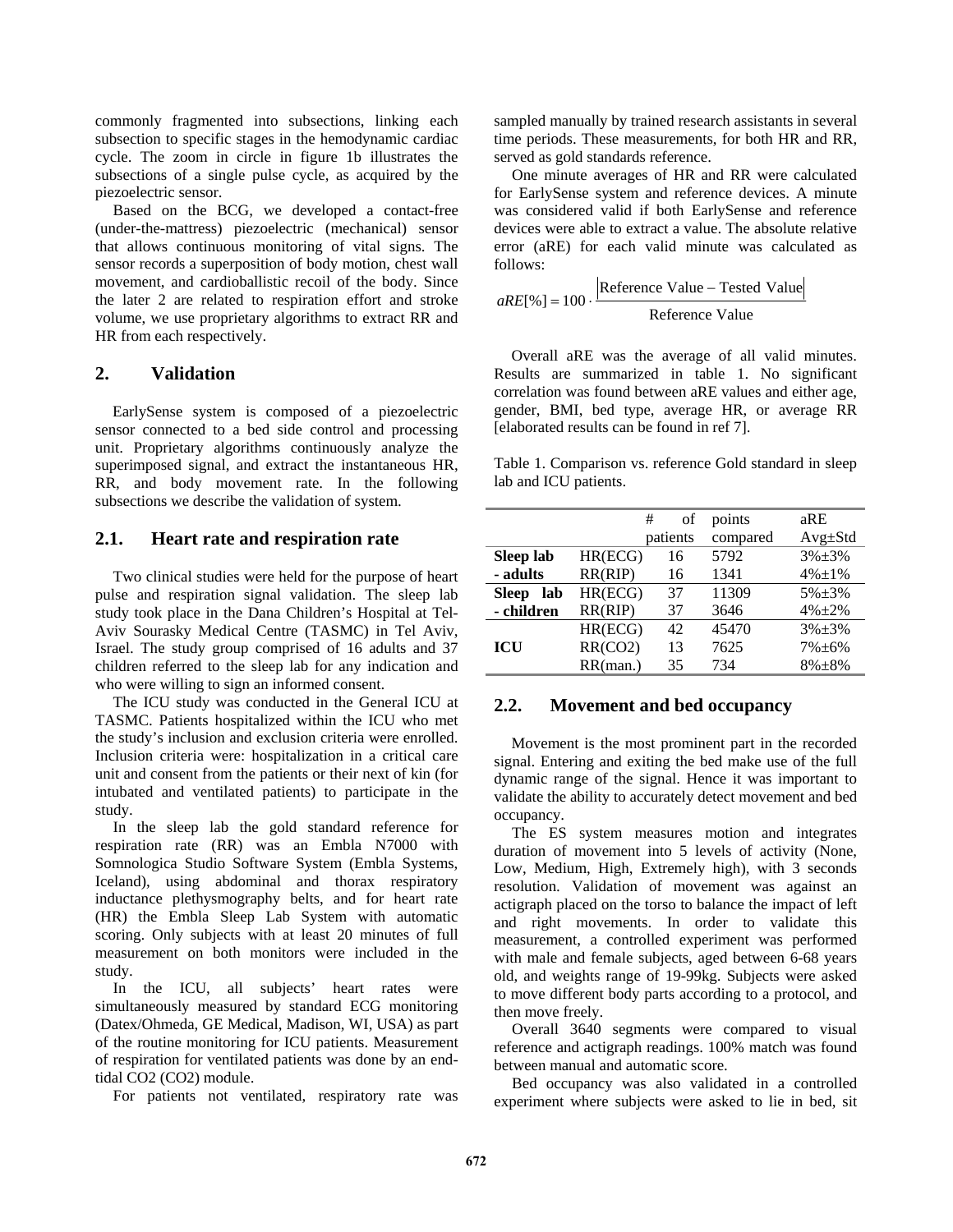upright, and exit the bed. Since the results of this controlled part showed 100% success in identifying bed exit, we were able to use it as reference for real life hospital data, and validate a predictive algorithm for bed exit. We used 186 nights and a total of 310 referenced bed-exits in real hospital patients during night-time, to compare a 3-level indicator, based on movement and signal-to-noise ratio, as predictor of bed exit. The positive predictive values  $(1<sup>st</sup>$  column) of this indicator as well as its sensitivity  $(2<sup>nd</sup>$  column), and indication time before bed-exit  $(3<sup>rd</sup> column)$  are shown in table 2. In real hospital setting, a typical response time of a nurse to a bed-exit alert is 40 seconds, hence the importance of this predictive indication.

Table 2. Bed occupancy predictive indicator performance.

|         | <b>PPV</b> | sensitivity | Time $(s)$ |
|---------|------------|-------------|------------|
| Level 3 | 45%        | 71%         | 50         |
| Level 2 | 24%        | 84%         | 83         |
| Level 1 | 17%        | 87%         | 94         |

## **3. Irregular cases**

By now we have collected over 1 million hours of recordings in various clinical facilities. Among these recordings are some interesting less-common use cases which were not validated vs. a reference device. However, retrospective clinical evidence was available to support our interpretation of the signal.

## **3.1. Left ventricular assist device**

The second generation (and more common) LVAD implants replace the function of a failing heart by generating a continuous (vs. pulsatile) blood flow from the left ventricle to the aorta. Hence patients with LVAD II have no palpated pulse, although their right ventricle function and ECG are not affected. In a long term care facility echocardiography was used to spot check normal rhythm in LVAD patients. After installing our system they were surprised to have readings from these patients. Looking at the raw signal we saw 2 interesting findings: (1) the cardioballistic effect of the right ventricle alone is strong enough to be captured by our sensor, (2) the BCG signal was lacking the recoil part (JK segment in figure 1) produced by the blood bolus being forced to change direction in the aortic arch.

#### **3.2. Ventricle Fibrillation (VF)**

Another interesting example is BCG during ventricular arrhythmia. In an Electrophysiological Study (EPS) at Sourasky Medical Center, Tel Aviv, we recorded simultaneously BCG and conventional reference devices, during pacing of the ventricles and eventually evoking Ventricle Fibrillation (VF).

While following this procedure we could see the mechanical beat following the electrical beat, disappearing when the pace exceeds a certain threshold, and then back again a few seconds after defibrillation shock and after normal electrical beat could be observed (see figure 2).



Figure 2. a) 8 seconds of lead II ECG and high right atrium (HRAd) during VF. b) BCG during the same time.

#### **3.3. Paradoxical breathing and apnoea**

Paradoxical breathing or asynchrony between chest wall and abdomen movement during respiration, can be a symptom of obstructive sleep apnea (if occurs during sleep) or late stage Chronic Obstructive Pulmonary Disease (COPD). During paradoxical breathing ventilation is poor and there is a use of accessory muscles. The forced breathing exerts a unique doublepeaked-respiration pattern. Each respiration cycle consists of two sub-sections – initialization of a "normal" rib-cage movement and an additional, lower-amplitude movement, generated by the contraction of accessory muscles aiding in the breathing process. Figure 3a depicts a case of this unique pattern.

Short periods of paradoxical period are common, especially among adult patients, often during sleep. However, in our experience, periods longer than 2 hours of paradoxical breathing are indicative of acutely ill patient.



Figure 3. (a) Example of accessory muscles use for breathing, (b) increasing apnea example between labored breathing (gasps) before patient expiration.

Apnea is typically a more common state of breathing cessation. In most cases central apnea are 10-60seconds long. figure 3b depicts a case of increasing apnea duration between labored breathing cycles. Although the occurrence of a single sleep-apnea event has no severe